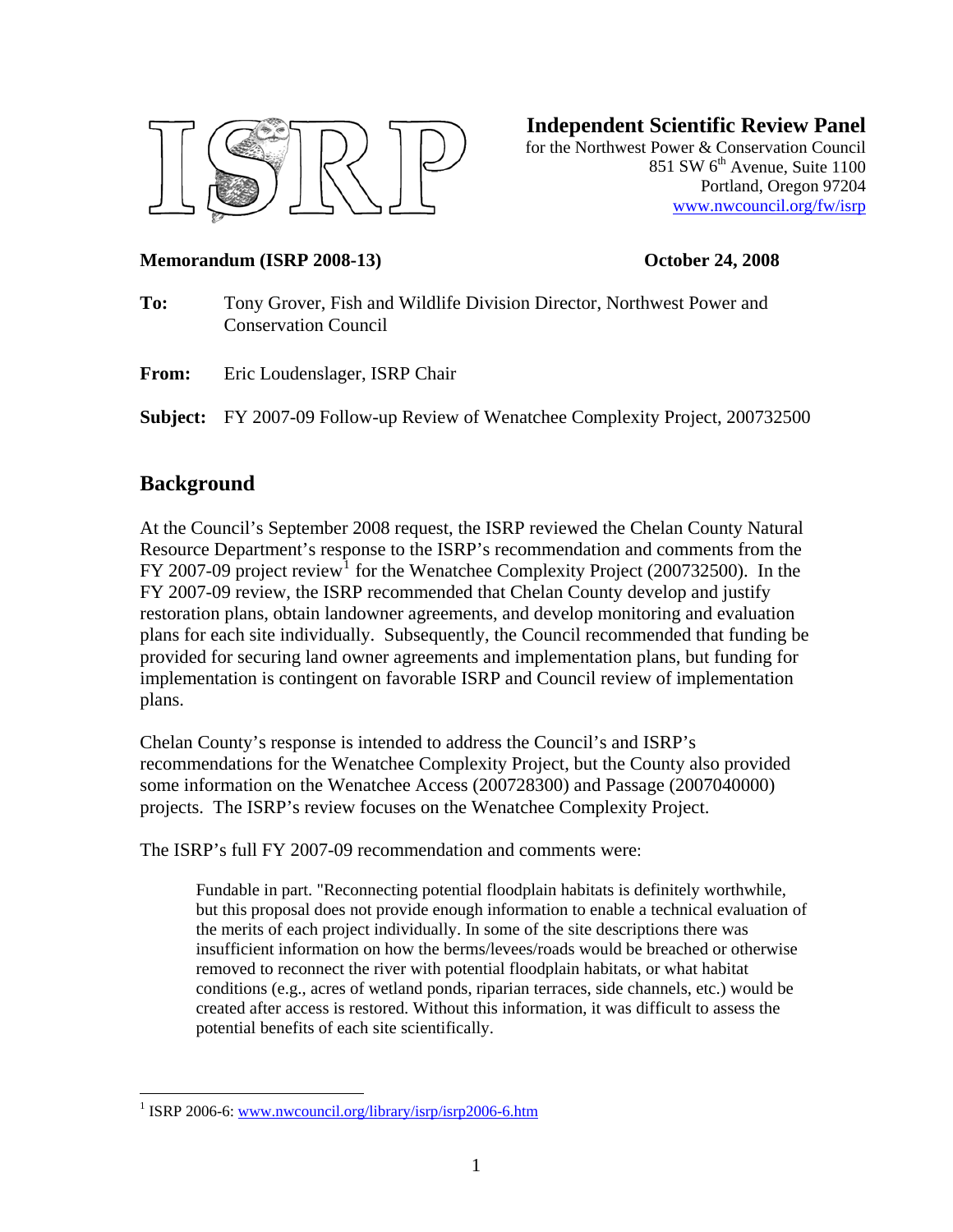Therefore, the ISRP recommends partial funding for this project until the plans for each site are more fully developed and landowner agreements are finalized. Given the high total cost of the reconnecting the five floodplain sites, each location should be treated as an individual project and justified more completely. It is highly likely that these floodplain reconnection projects could have real benefits to fish and wildlife in the Wenatchee subbasin, but each area deserves a more complete description, a landowner agreement, and a reasonable monitoring plan. We suggest that funding be provided for securing agreements and developing thorough engineering plans, with implementation contingent on preparation of more complete proposals for each site.

# **ISRP Recommendation**

### *Response Requested*

The ISRP requests that the sponsor provide the complete design report for CMZ 11, not just Chapter 5 Project Monitoring, and the construction plan. This will permit the ISRP to evaluate the implementation plan and post-construction monitoring activities. Similar information should be provided for the CMZ N4, CMZ 6, CMZ 17, and CMZ 20 sites.

In addition to providing the complete design report, the ISRP requests information on (1) quantitative estimates of the new production by species for each site and (2) the habitat features being engineered into the side channels.

Although the ISRP would prefer to review the projects together as a package, we realize there may be good reasons for conducting sequential site-specific reviews. Therefore, we request that the sponsor submit a complete summary of the implementation plan, anticipated focal species benefits, ecological justification, landowner agreement, and monitoring plan for each site as soon as possible.

# **ISRP Review Summary**

In order to properly justify habitat restoration projects, the project sponsors need to provide sufficient essential details that enable the ISRP to assess the value of the project on scientific merit.

This basic information includes:

- 1. an adequate description of what will be done, including the details of anticipated habitat benefits;
- 2. identification of focal species and some quantitative expression of how the project would contribute to the species' recovery;
- 3. an ecological justification of the project, often achieved by citing its importance to successful implementation of the appropriate subbasin plan and by showing linkages with ongoing recovery programs in the area;
- 4. evidence of landowner cooperation, usually documented by reference to conservation easements and other long-term agreements; and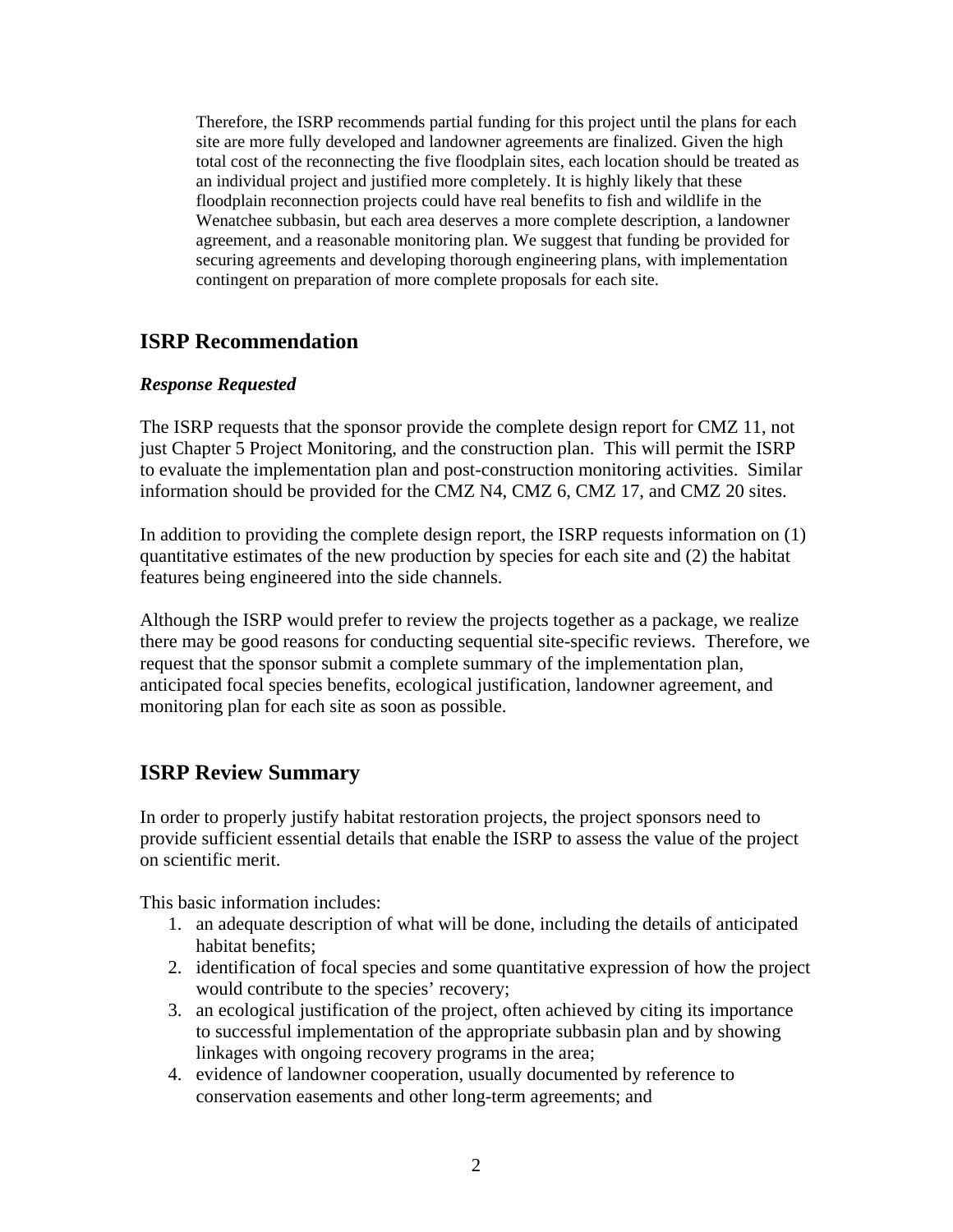5. a thorough description of the post-implementation monitoring plan, including the procedures used to verify the project's habitat benefits and biological effectiveness.

In its FY 2007- 09 review, the ISRP was unable to judge the scientific merits of the Wenatchee Complexity Project because this project involved five different channel migration zone (CMZ) restoration sites and insufficient information was presented for each site to satisfy the basic information needs outlined above. The Council, in response, provided funding for securing landowner agreements, completing implementation plans, and developing monitoring plans for each of the floodplain reconnection locations. Once that phase was completed, and pending scientific review by the ISRP, the projects could go forward.

Based on the material provided to the Council on September 3, 2008, the ISRP received substantially more information for only one of the five project sites (CMZ 11), but even that was not entirely adequate to form the basis for a scientific evaluation. Insufficient information was provided on the other four sites – CMZ N4, CMZ 6, CMZ 17, and CMZ 20 – to evaluate their value to salmon recovery. According to the letter of transmittal from the Chelan County Natural Resource Department (CCNRD), a design report is completed for CMZ 11 and a number of elements requested by the ISRP for the other four sites will be forthcoming at a later date, and it is likely that this project will be again referred to the ISRP for review. Although we have asked that each restoration site be described individually, the ISRP believes that it would be more efficient to review them as a group rather than piecemeal. However, we realize that submitting each site separately for review may be justified, for example, when there are unavoidable delays in obtaining landowner agreements or when the opportunity to learn from the experience of implementing other site restoration actions is present. We thus request that project sponsors secure landowner agreements, draw up the implementation plans, and develop site-specific monitoring plans for all five site locations so they can be reviewed as soon as is feasible. The ISRP is willing to review each site separately; however, we do ask project sponsors to provide information specific to each site, as discussed below.

The following matrix summarizes, based on submitted material, the current status of each project site according to the five criteria given above. A blank cell in the matrix indicates that no details were given to the ISRP.

| <b>Site</b>       | <b>Design/Implementation</b><br>plan | <b>ID</b> focal<br>species<br>benefits | <b>Ecological</b><br>justification | Landowner<br>agreement | <b>Monitoring</b><br>plan |
|-------------------|--------------------------------------|----------------------------------------|------------------------------------|------------------------|---------------------------|
| <b>CMZ</b> 11     | $X^1$                                | $X^2$                                  | $X^3$                              | X                      | $X^4$                     |
| CMZ <sub>N4</sub> |                                      | $X^2$                                  | $X^3$                              | X                      |                           |
| $CMZ$ 6           |                                      |                                        | $X^3$                              | X                      |                           |
| <b>CMZ</b> 17     |                                      |                                        | $X^3$                              |                        |                           |
| CMZ 20            |                                      |                                        | $X^3$                              |                        |                           |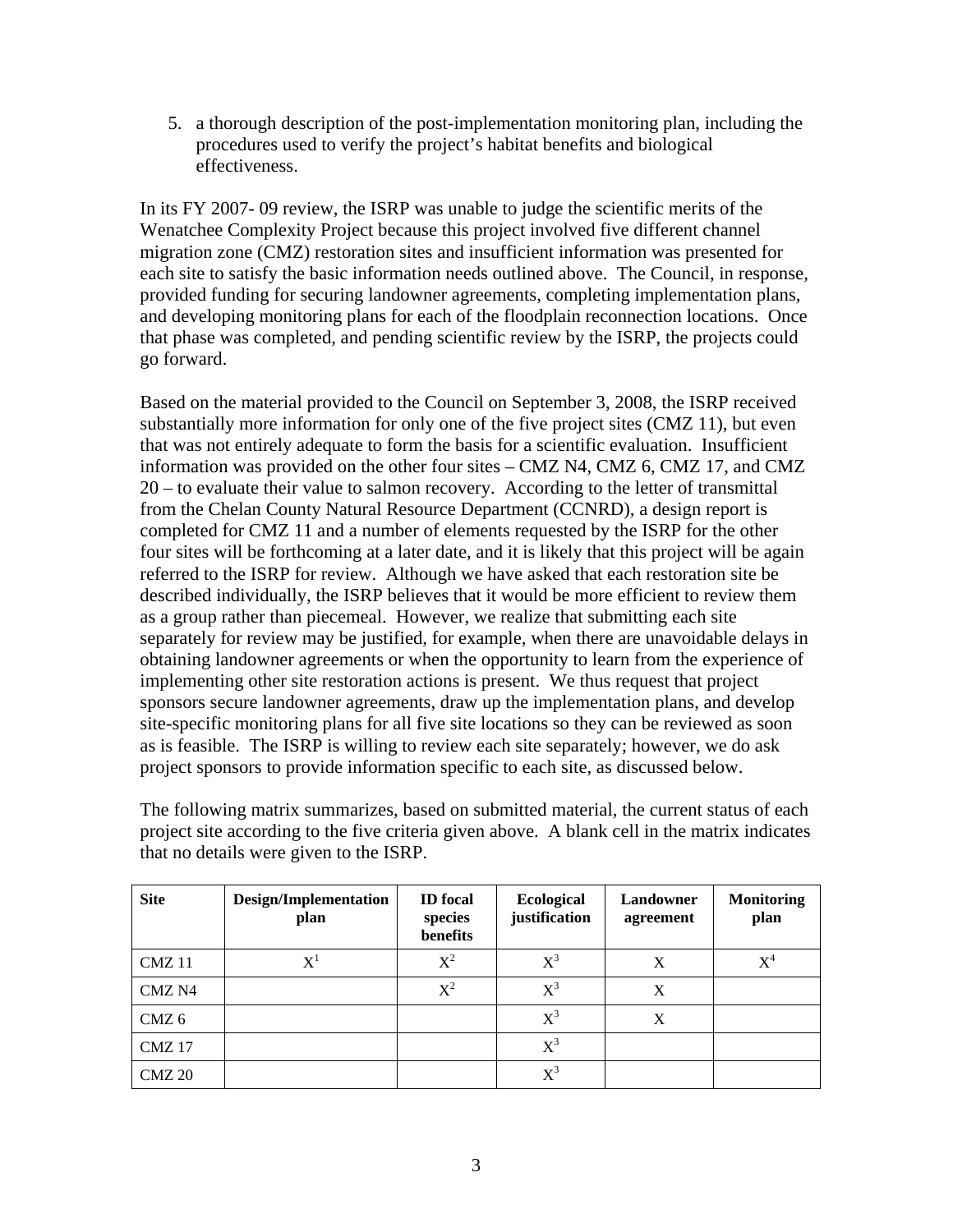$<sup>1</sup>$  It was unclear from the supporting information if, in fact, this project has already been</sup> implemented. According to the project sponsor's response, restoration of CMZ 11 is scheduled for 2008.

 $2^2$  Focal species benefits were described in qualitative terms only. It might be possible to estimate how many fish could use these sites based on data from other side channels and tributary junctions in the area.

<sup>3</sup> In general terms the ecological justification has been summarized in the 2004 Jones  $\&$ Stokes Final Report.<sup>[2](#page-3-0)</sup> However, each site needs additional information on specific habitat condition (see suggestions in text below).

<sup>4</sup> See suggestions for the monitoring plan below.

# **Suggestions**

## Focal Species Benefits

The ISRP stated in its FY 2007-09 review that reconnecting floodplains and improving habitat complexity near tributary junctions in the lower Wenatchee River was a laudable goal. However, it would be very helpful to have more than just a list of the species that would likely use the newly created habitat. As mentioned in the second footnote above, it should be possible to estimate the potential benefits of these restoration projects by extrapolating existing information on the densities of focal species observed in existing side channels and tributary junctions in the Wenatchee subbasin. The proposed projects will be fairly expensive to build and maintain, so providing a more quantitative estimate of additional salmonid production or at least habitat use made possible by the habitat improvements would help justify the cost.

## Ecological Justification

1

More information on the geomorphology of the side channels and other habitat improvements is needed as it is difficult to ascertain the physical condition of the bioengineered habitats from the engineering plans. Specifically, what will the channel characteristics be in terms of riffles and pools, and how will these characteristics be measured (e.g., will they be based on the methods used to characterize the natural side channels in the area)? If large wood and boulders are to be added to the site, how and where will the structures be located (e.g., as shown in the engineering plans for CMZ 11, dated 4/11/08) and what will be the basis for determining their arrangement? What is the rationale for carrying out these additions, as opposed to allowing the sites to recover passively with new wood and boulders being recruited through natural fluvial and riparian processes?

<span id="page-3-0"></span><sup>&</sup>lt;sup>2</sup> Jones & Stokes. 2004. Chelan County Natural Resource Program, Final Wenatchee River Channel Migration Zone Study - Phase II. April 16. (J&S 01243.01) Bellevue, WA. Prepared for the Chelan County Natural Resource Program, Wenatchee, WA.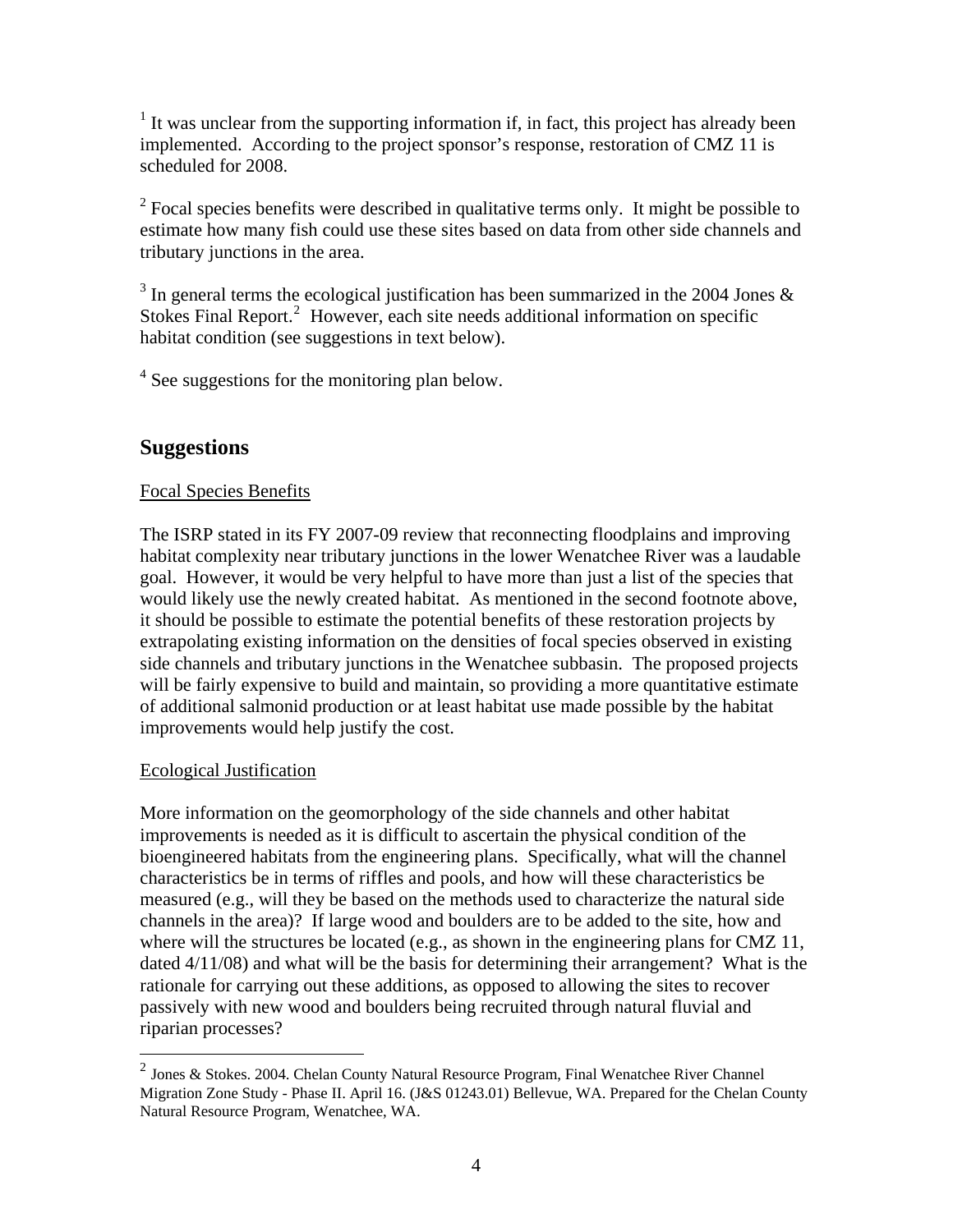## Monitoring Plan

Chapter 5 (Project Monitoring) provides a description of the 5-year monitoring plan for project CMZ 11. The ISRP appreciates that objectives, performance standards, and monitoring methods were summarized succinctly in Table 5-1. We have some suggestions that would improve the quality of information gained from monitoring studies.

- The 5-year interval between surveys of channel condition (Objective 1.1) is too long; more frequent surveys are needed. If, as indicated, CCNRD intends to use volunteers to conduct the monitoring, the cost of surveying more often should not be great. Re-examining the site after exceptional storms should indicate whether the channel survived high flows as hoped.
- The plan calls for spring/summer visits to the side channel in years 1, 3, and 5 post-construction (Objective 2.1) to determine if sediment deposits block fish entrance or egress. It would help to describe how this will be done.
- Monitoring depth at the inlet and outlet ends of the side channel during low and high flow periods is a good idea, but it would also be very helpful to document water depth throughout the channel itself. If the channel is experiencing sediment deposition, it would help to know whether "deep water" winter habitat is being lost to channel aggradation.
- It was not clear when snorkel surveys for fish location would be done. At a minimum, surveys should be conducted in mid to late summer during low flow conditions and again during periods of winter base flow. Yearly surveys would be helpful, as fish density will be influenced by spawning recruitment, and use of the side channels is likely to vary from year to year. It would also be useful to know if fry or pre-smolts are being stranded in the channel.
- The vegetation surveys are well described, but the plan does not state how often these will be conducted or what features of the vegetation will be measured. We recommend that the success of riparian plantings be monitored 1, 3, and 5 years post-construction.

#### Site-Specific Habitat Suggestions

CMZ11: This is billed, admittedly by implication, as a floodplain reconnection site. However, this project seeks to provide a high-flow refuge for juvenile salmonids by cutting a new channel within the existing, gravel-mined floodplain (not attempting to access the floodplain cut-off by SR2). By increasing the cross-sectional area of Wenatchee River channel available at higher flows, this project will actually decrease out-of-banks flow and thus further disconnect the stream from its floodplain. The inlet channel will be stabilized by rip-rap to prevent erosion, but nothing is said about the outlet – which is where erosion will take place because the outlet is perched 5ft above the river and headward incision of the constructed channel is highly possible or even likely